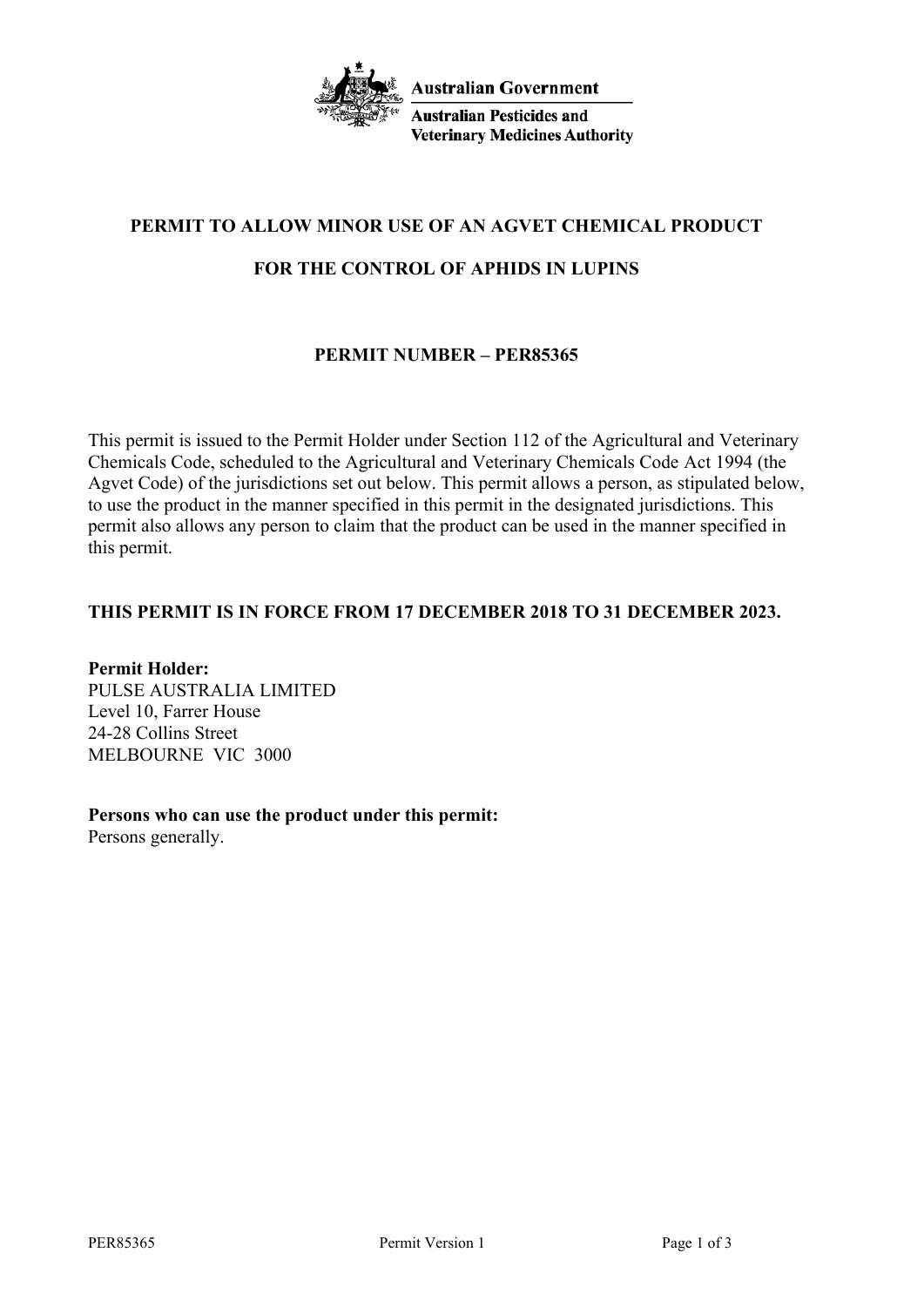## **CONDITIONS OF USE**

## **Product to be used:** EUROCHEM METRO 250 WP INSECTICIDE (APVMA No. 67124) PLUS OTHER REGISTERED PRODUCTS

Containing: 250 g/kg PYMETROZINE as the only active constituent.

## CHESS INSECTICIDE (APVMA No. 53311)

PLUS OTHER REGISTERED PRODUCTS

Containing: 500 g/kg PYMETROZINE as the only active constituent.

## **Directions for Use:**

| <b>Situation</b> | <b>Pest</b>                                                                                                                               | Rate                                                                           |
|------------------|-------------------------------------------------------------------------------------------------------------------------------------------|--------------------------------------------------------------------------------|
| Lupins           | Green Peach Aphid (Myzus persicae)<br>Pea Aphid (Acyrthosiphon pisum)<br>Cotton Aphid (Aphis gossypii)<br>Cowpea Aphid (Aphis craccivora) | $250$ g/kg product<br>$400$ g/hectare<br>$500$ g/kg product<br>$200$ g/hectare |

### **Critical Use Comments:**

- Apply by boom spray in sufficient volume of water to ensure thorough coverage of foliage.
- Add a suitable wetting agent at recommended rates.
- Apply at first sign of aphid infestation. Pymetrozine has an anti-feeding effect and is not a knockdown. Best results are achieved when populations reach local thresholds and before populations reach high levels.
- DO NOT apply more than 2 applications per crop. Minimum retreatment interval is 14 days.
- DO NOT apply after BBCH 70.
- DO NOT use human flaggers/markers (unless protected by engineering controls). Comply with re-entry period on the product label.
- DO NOT apply consecutive applications of pymetrozine or other Group 9B insecticides. Refer to '*Insecticide Resistance Warning*' on the product label.
- DO NOT contaminate streams, rivers or waterways with the chemical or used containers.
- DO NOT apply under conditions or from equipment that may cause spray drift onto adjacent areas, particularly wetlands, waterbodies or watercourses.

#### **Jurisdiction:**

ALL STATES except VIC.

Note: Victoria is not included in this permit, as their Control-of-Use legislation means a permit is not required to legalise this off-label use in that state.

#### **Withholding periods:**

Harvest: Not required when used as directed. Grazing: DO NOT graze or cut for stock food for 21 days after application.

#### **Additional Conditions:**

This permit provides for the use of a product in a manner other than specified on the approved label of the product. Unless otherwise stated in this permit, the use of the product must be in accordance with instructions on its label.